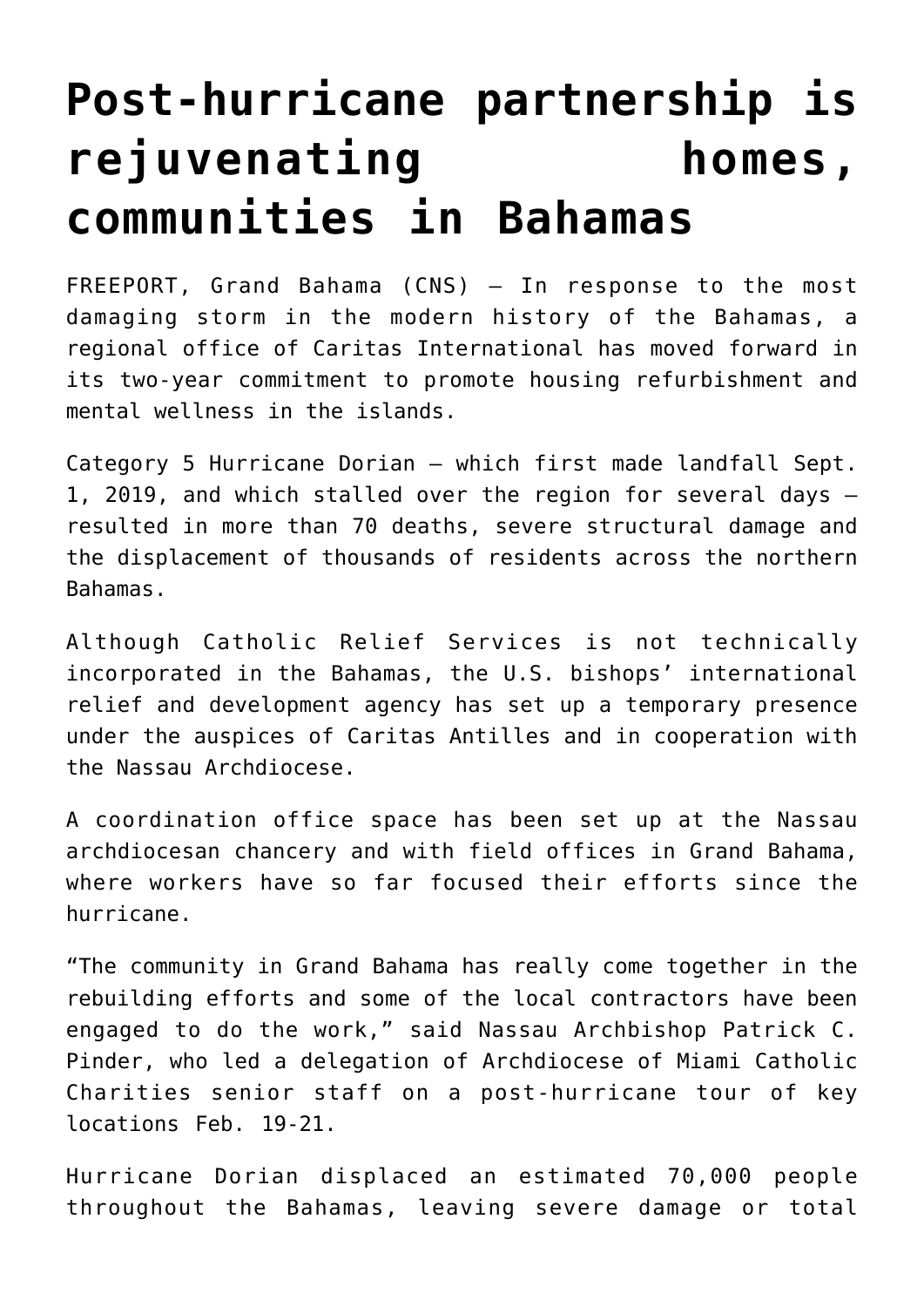destruction to more than 13,000 homes, or some 45% of all homes in Grand Bahama and Abaco.

The Caritas efforts are part of a wider hurricane recovery project that the Archdiocese of Nassau has been engaged in with its parishes, schools and communities, and with material and financial assistance from around the world — including some \$700,000 collected in South Florida parishes last year.

When the Caritas staff first arrived after the hurricane, it was difficult getting into Abaco and they had to first go to Grand Bahamas but were told they would be stuck there and have no accommodations in Abaco, according to the archbishop.

"So they used the time to understand the situation there and determined to focus their efforts there in Grand Bahama on shelter remediation, assisting people in drying out their homes with demucking and demolding, and later on they focused on setting up what they call a resilience center," Archbishop Pinder added.

"One of the unique features of this particular hurricane, in my experience, is it was the first time you had mass evacuations out of the area and it brought the economy to a halt, and now it is just beginning to pick back up again," he told the Florida Catholic, Miami's archdiocesan newspaper. "In instances where you have mold, they address that first and dry the place."

In the Hudson Estates and Freeport Ridge Estates neighborhoods of Freeport, Archbishop Pinder and his Florida delegation toured the still-developing field office for the Caritas specialists, whose work there is being funded through private donations and funds that came from national collections in U.S. parishes last year.

So far, the Caritas team has overseen a cleanup completion and minor repair and refurbishment of some 75 homes, according to Sean O'Neill, head of office for Caritas in Grand Bahamas,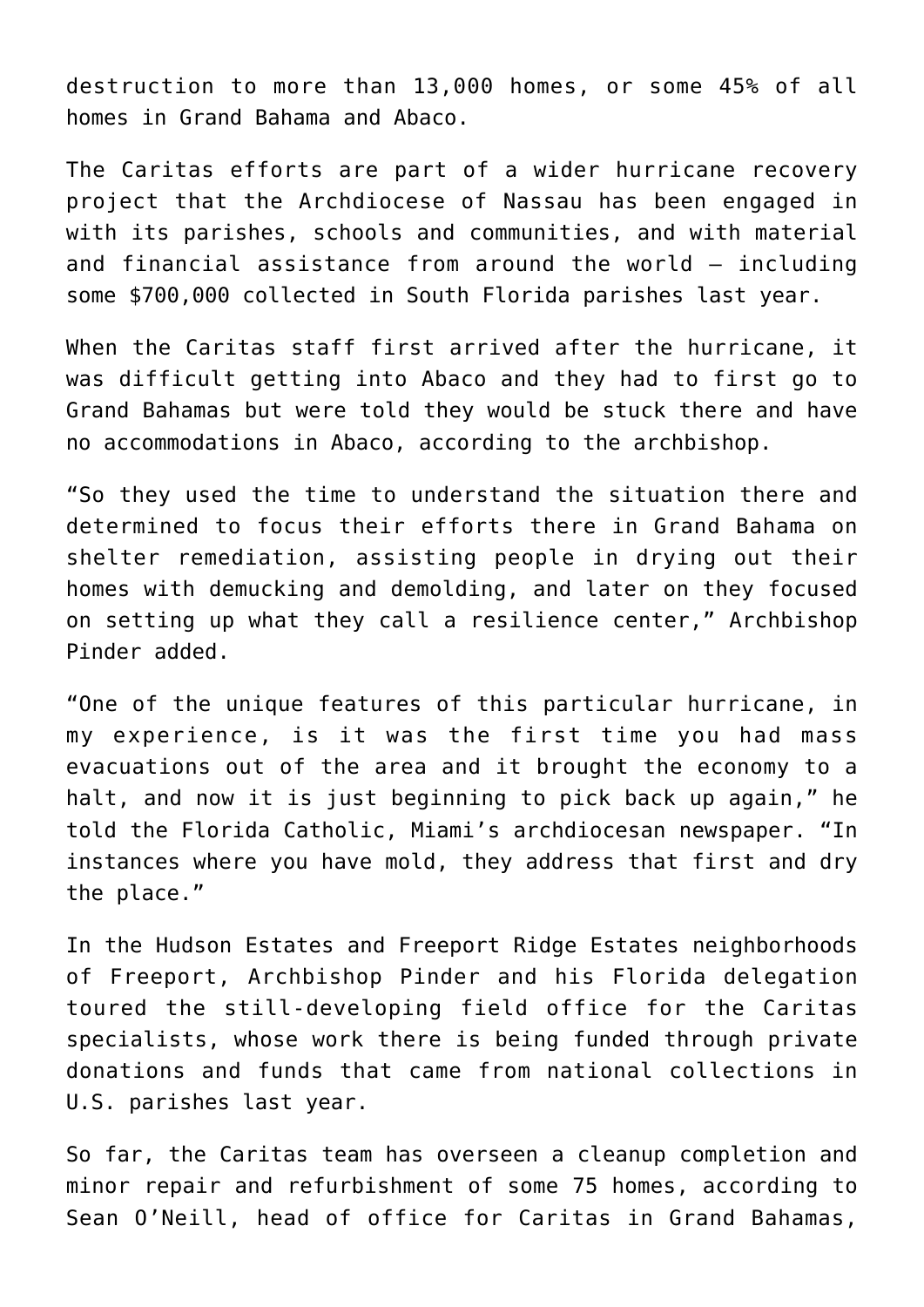along with Kesheia Morris, a projects officer for the minor repairs program.

O'Neill noted that the Bahamas project has been funded for two years and will include two community engagement offices, two social workers and a program manager at its resiliency center; with group therapy sessions including substance abuse sessions and individual counseling.

"A resiliency center is a community center that is modeling after a few that have been done in other contexts after a trauma — there was one done in Colorado after the (2012) Aurora movie theater shooting — and it does activities on a number of levels of mental health — (the) psychosocial support pyramid," O'Neill said.

"At the base level, it is a matter of doing community events just to bring people back into a space to start reconnecting with each other," he explained.

Recently, the project sponsored a movie night for adults in the Grand Bahamas and separate group activities for children. The Caritas team is planning for more community engagement and off-site events for Grand Bahamas communities that might have difficulty traveling to the resiliency center.

Housing repairs and outreach to affected families are integrated efforts, according to O'Neill.

"We have case workers engaging with families where we are doing repairs and those case workers get to check in with the social workers here when there are more serious issues they come across," he added, noting that a referral mechanism will direct more serious clients for help at Rand Memorial Hospital in Freeport.

Residents in the hard-hit eastern end of Grand Bahamas were overwhelmed by Hurricane Dorian, O'Neill said, and "we heard a deep sense of a need to rebuild community — because people